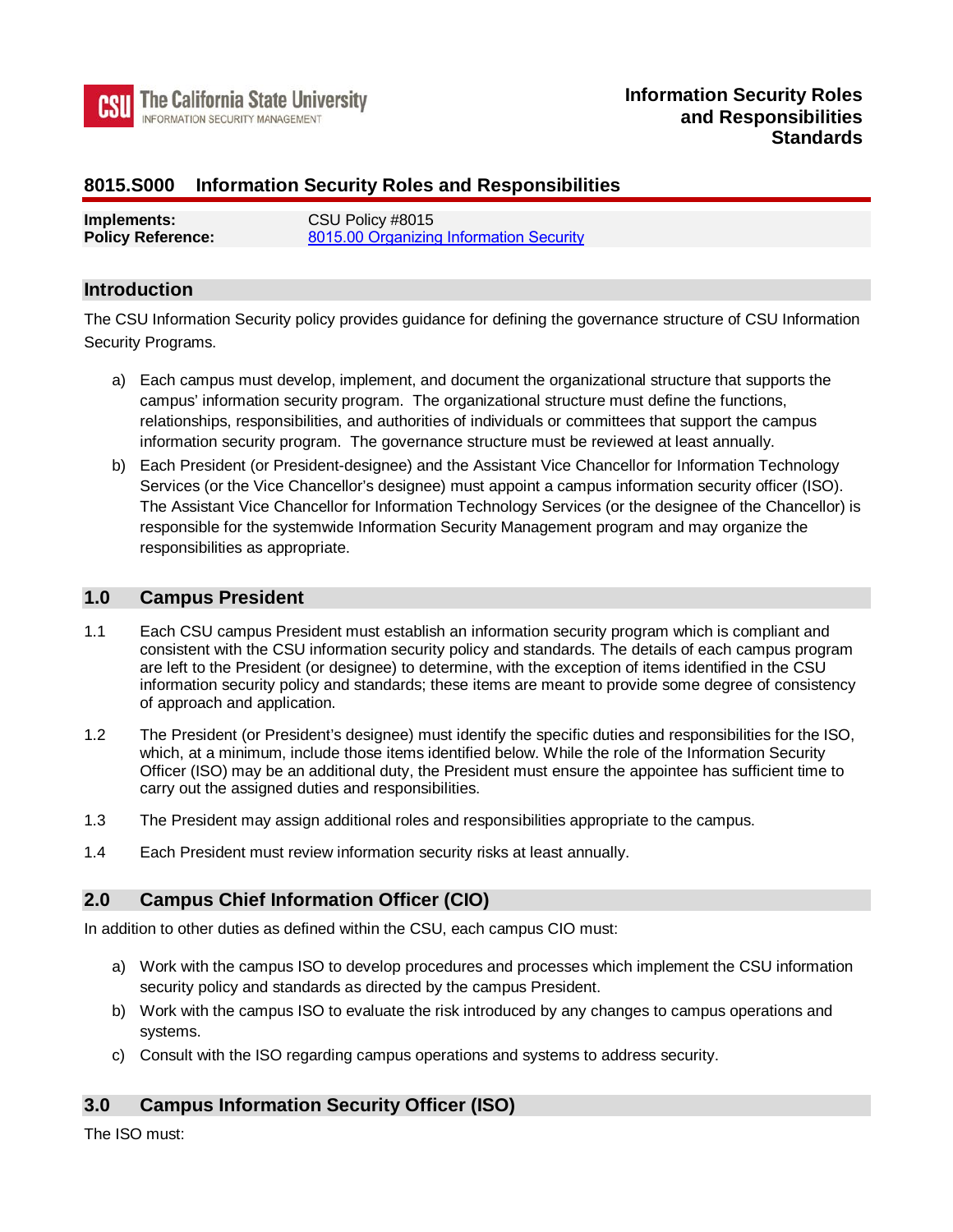- a) Coordinate the campus information security program on behalf of the President.
- b) Advise the President and his/her cabinet on all information security matters.
- c) Work closely with campus administrators and executive officers on information security matters.
- d) Oversee campus information security risk assessment activities.
- e) Inform the President (or President-designee) of significant information security risks as they are identified.
- f) Oversee the campus information security incident response program in coordination with appropriate campus personnel.
- g) Oversee the campus information security awareness and training program.
- h) Provide input to the campus budget process regarding prioritization and required resources for information security risk mitigation activities and inputs regarding information security risks of proposed projects.
- i) Respond to information security related requests during an audit.
- j) Serve as the campus representative on the CSU Information Security Advisory Committee.
- k) Avoid conflicts of interest by not having direct responsibility for information processing or technology operations for campus programs that employ protected information.

### **4.0 Campus Managers**

Technical and program (e.g., human resources, registrars, privacy officers, etc.,) managers are responsible for:

- a) Ensuring that information assets under their control are managed in compliance with CSU and campus information security policies and standards.
- b) Ensuring that staff and other users of information assets under their control are informed of and comply with CSU and campus information security policies and standards.

#### **5.0 Campus Data Owners**

- 5.1 The data authority/owner must:
	- a) Classify each information asset for which he or she has ownership responsibility in accordance with CSU and campus policies/standards, or legal, regulatory, or contractual requirements.
	- b) Work with the ISO to define controls for limiting access to and preserving the confidentiality, integrity and availability of information assets that have been classified as requiring such controls.
	- c) Authorize access to the information asset in accordance with the classification of the asset and the need for access to the information.
	- d) Ensure that those with access to the information asset understand their responsibilities for collecting, using, and disposing of the asset in accordance with CSU and campus policies/standards, or legal, regulatory, or contractual requirements.
	- e) Work with the ISO to monitor and ensure compliance with CSU/campus security policies and procedures affecting the information asset.
	- f) Work with the ISO to identify an acceptable level of risk for the information asset.
	- g) Work with the ISO, data user, data custodian/steward, and/or other authorized individuals during the investigation and mitigation of information security incidents/breaches affecting the information asset.
- 5.2 The ownership responsibilities must be performed throughout the life cycle of the information asset, until its proper disposal. Individuals that have been designated owners of information assets must coordinate these responsibilities with the campus ISO.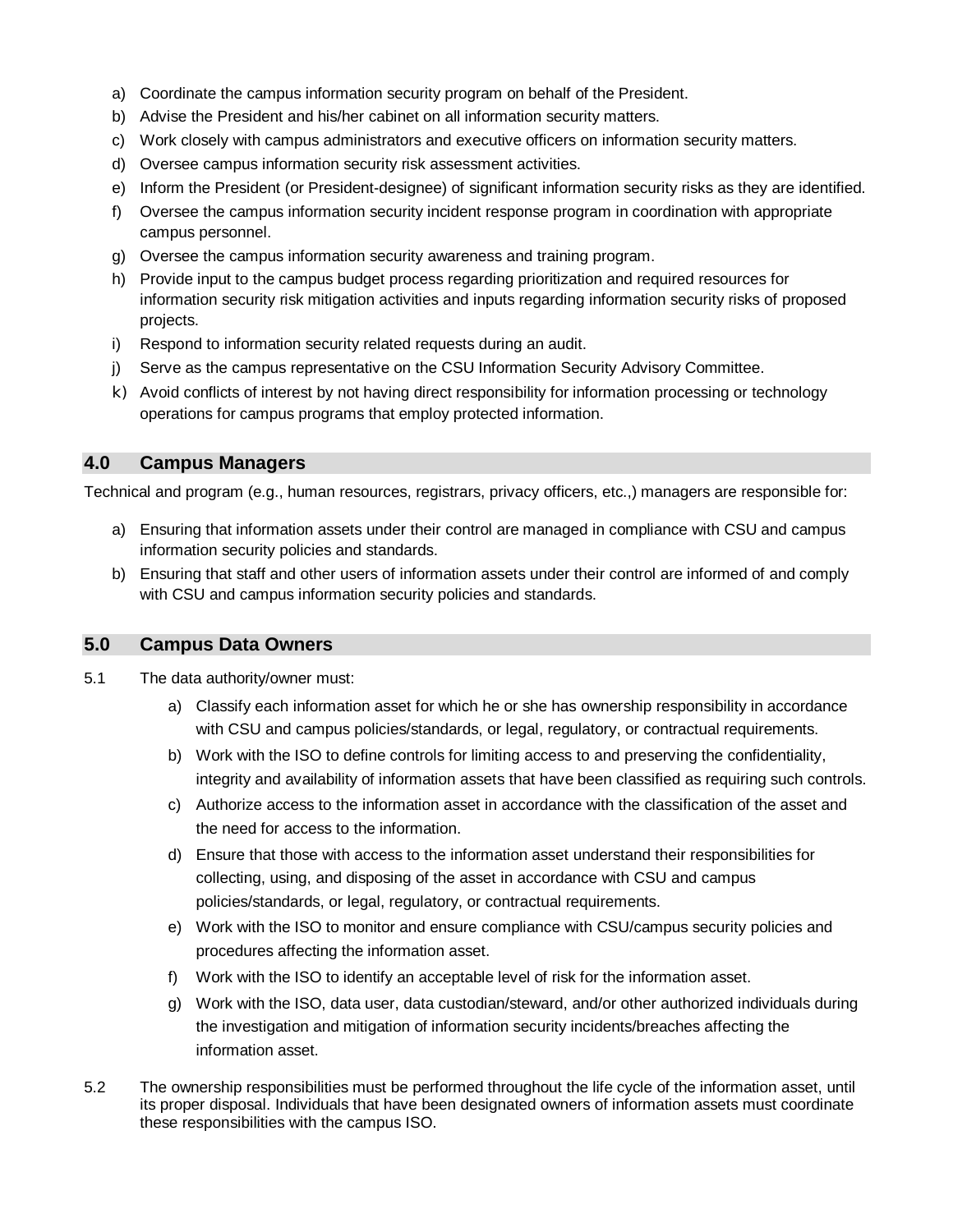# **6.0 Campus Data Custodian/Steward**

The responsibilities of a custodian of an information asset consist of:

- a) Complying with applicable law and administrative policy.
- b) Complying with any additional security policies and procedures established by the owner of the information asset and the campus ISO.
- c) Advising the owner of the information asset and the campus ISO of vulnerabilities that may present a threat to the information and of specific means of protecting that information.
- d) Notifying the owner of the information asset and the campus ISO of any actual or attempted violations of security policies, practices, and procedures.

### **7.0 Campus Data User**

The responsibilities of a data user consist of:

- a) Ensuring that he or she does not put any University information asset for which he or she has been given access at risk through his or her own actions.
- b) Working with the ISO, data authority, data custodian/steward, and/or other authorized individuals during the investigation and mitigation of information security incidents/breaches affecting the information asset.
- c) Performing as appropriate other information security duties as required by other CSU and campus policies/standards, the data owner, or the campus ISO.

### **8.0 Systemwide Chief Information Security Officer**

The Systemwide Chief Information Security Officer must:

- a) Provide leadership for the overall CSU Information Security Program
- b) Conduct an periodic review and update of the CSU security policy and standards
- c) Advise the Chancellor and CSU senior management on matters regarding information security
- d) Provide support to information security staff at each campus
- e) Develop systemwide information security strategies and metrics